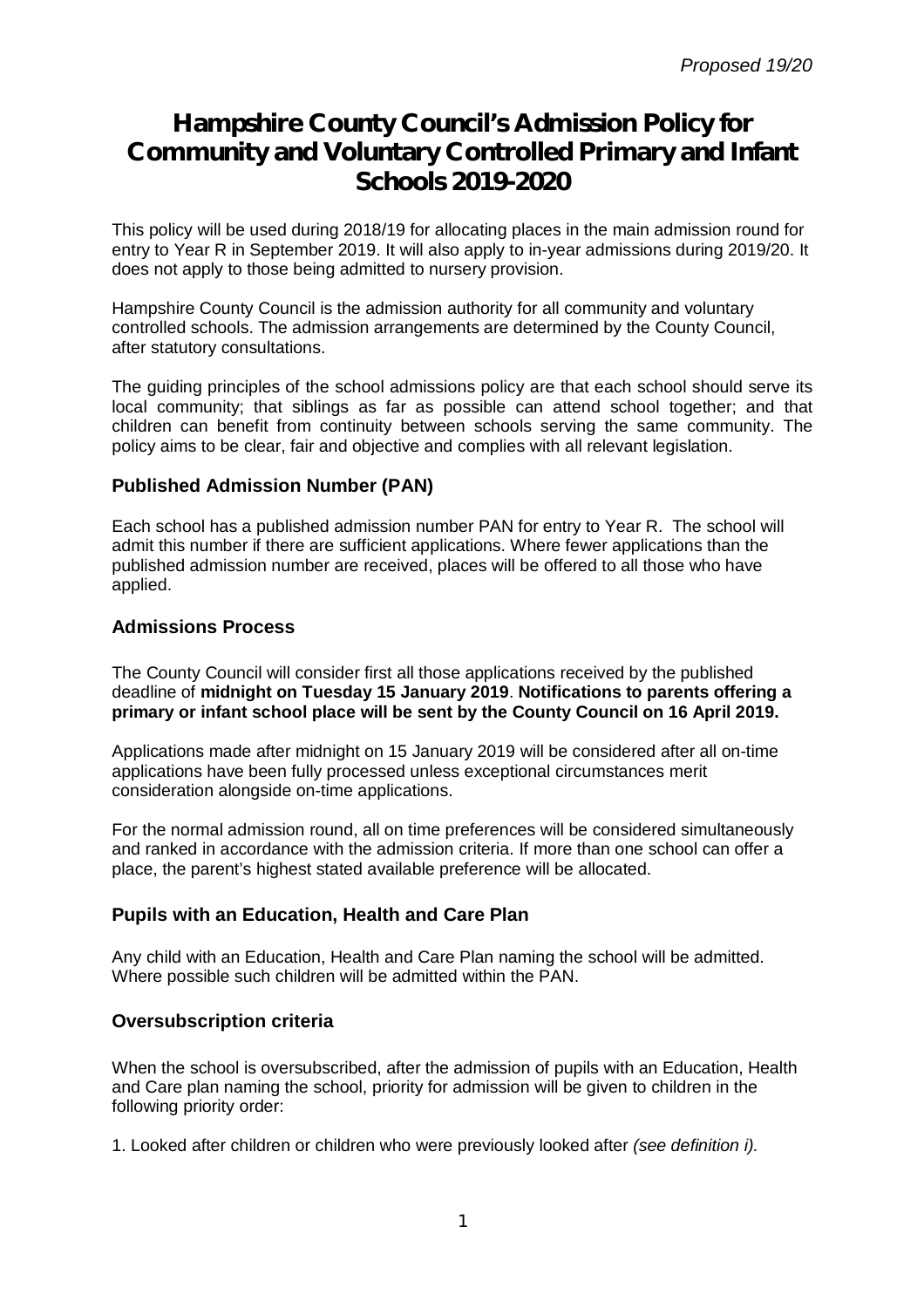2. (For applications in the normal admission round only) Children or families with an exceptional medical or social need *(see definition ii)*. Evidence must be provided, from a medical specialist or social worker, of the child or family's need and why those needs make it essential that the child attends this school rather than any other. If evidence is not submitted by the application deadline, the medical or social needs cannot be considered.

3. Children of staff *(see definition iii)* who have, (1) been employed at the school for two or more years at the time at which the application for admission to the school is made, or (2) have been recruited to fill a vacant post for which there is a demonstrable skill shortage.

4. Children living **in** the catchment area *(see definition iv)* who at the time of application have a sibling *(see definition v)* on the roll of the school or linked junior school who will still be on roll at the time of admission. [See 7 for additional children who may be considered under this criterion.]

5. *(C of E controlled schools only)* Children living **in** the catchment area with a parent who is an active member of the Church of England *(see definition vi)* and who requests admission on denominational grounds and provides relevant evidence.

6. Other children living **in** the catchment area of the school*.*

7. Children living **out** of the catchment area who at the time of application have a sibling *(see definition v*) on the roll of the school or linked junior school who will still be on roll at the time of admission. [Where a sibling was allocated a place at the school or linked junior school in the normal admission round in a previous year because the child was displaced *(see definition vi)* from the catchment school for their address, the application will be considered under 4, above, subject to the siblings still living in the catchment area for the school from which they were displaced. In future normal admissions rounds a younger sibling will be considered to have been displaced where they were allocated a place at the school or linked junior school under this criterion as a consequence of their elder sibling's displacement and are still living in the catchment area for the school from which they were displaced.

8. *(C of E controlled schools only)* Children living **out** of the catchment area with a parent who is an active member of the Church of England *(see definition vii)* and who requests admission on denominational grounds and provides relevant evidence.

9. Other children.

# *Definitions*

(i) Looked after children are defined as those who are (a) in the care of a local authority, or (b) being provided with accommodation by a local authority in the exercise of their social services functions (see the definition in section 22(1) of the Children Act 1989). Previously looked children are those who were previously looked after but immediately after being looked after became subject to an adoption order, child arrangements order, or special guardianship order. An adoption order is an order under section 46 of the Adoption and Children Act 2002 or section 12 of the Adoption Act 1976. Child arrangements orders are defined in section 8 of the Children Act 1989, as amended by section 12 of the Children and Families Act 2014. Child arrangements orders replace residence orders and any residence order in force prior to 22 April 2014 is deemed to be a child arrangements order. Section 14A of the Children Act 1989 defines a 'special guardianship order' as an order appointing one or more individuals to be a child's special guardian (or special guardians).

(ii) 'Medical need' does not include mild medical conditions, such as asthma or allergies. 'Social need' does not include a parent's wish that a child attends the school because of a child's aptitude or ability or because their friends attend the school.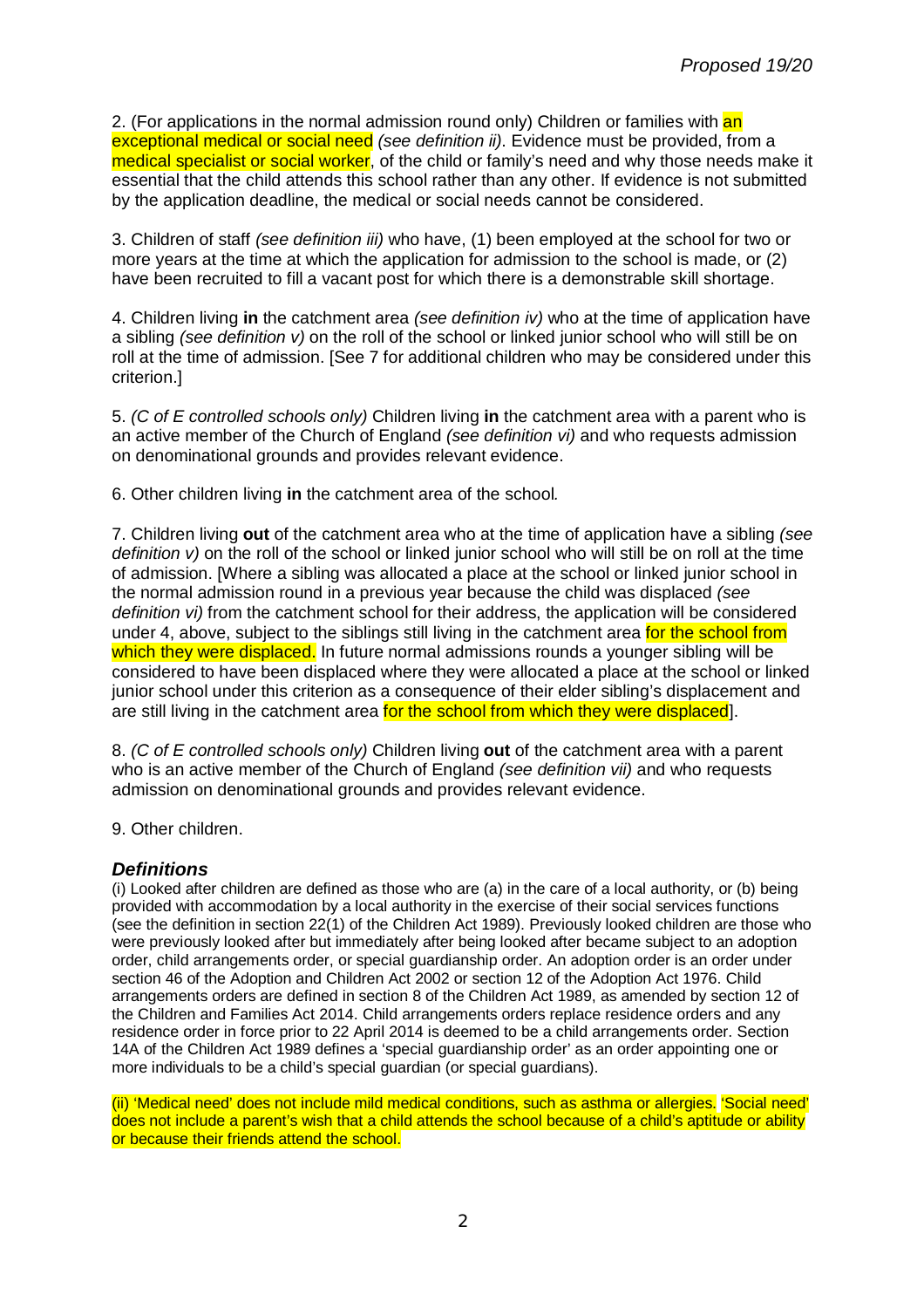(iii) 'Staff' includes all those on the payroll of the school. 'Children of staff' refers to situations where the staff member is the natural parent, the legal guardian or a resident step parent.

(iv) A map of the school's catchment area is available on the school's details page of the Hampshire County Council website [www.hants.gov.uk/educationandlearning/findaschool.](http://www.hants.gov.uk/educationandlearning/findaschool.)

(v) 'Sibling' refers to brother or sister, half brother or half sister, adoptive brother or adoptive sister, foster brother or sister, step brother or step sister living as one family unit at the same address. It will also be applied to situations where a full, half or adopted brother or sister are living at separate addresses. Categories 4 and 7 include children who at the time of application have a sibling for whom the offer of a place at the preferred school or linked junior school has been accepted, even if the sibling is not yet attending. It also includes, in the normal admissions round, children who have a sibling on roll in Year 2 at the preferred infant school at the time of application, who are successful in gaining a place at the linked junior school on the national notification date.

(vi) 'Displaced' refers to a child who was refused a place at the catchment school in the normal admissions round having named it in the application and was not offered a higher named preference school.

(vii) 'Active member of the Church of England' is defined as attending worship at a Church of England church at least twice a month for the previous two years before the date of application. Parents applying under criterion 4 or 8 must complete a Supplementary Information Form (SIF) which asks for declaration and verification of active membership. The SIF is available to download and print from the County website ([www.hants.gov.uk/admissions\)](http://www.hants.gov.uk/admissions)) or from the school on request. It cannot be completed online. The completed SIF must be returned to the school by the application deadline.

#### **Tie-breaker**

If the school is oversubscribed from within any of the above categories, straight line distance will be used to prioritise applications; applicants living nearer the school have priority. Distances will be measured from the Ordnance Survey home address point to the school address point using Hampshire County Council's Geographic Information Systems (GIS). Distances to multiple dwellings will give priority to the ground floor over the first floor and so on. On individual floors, distances will be measured to the stairs leading to the communal entrance. Where two or more applicants are equidistant, random allocation will be used to allocate the place. An explanation of the random allocation procedure is available on the County website. This method of prioritising admissions will also apply to any 'school specific' criterion unless otherwise stated in the school's brochure.

# **Additional Information**

# **Permanent Residence**

The child's permanent residence is where they live, normally including weekends and during school holidays as well as during the week, and should be used for the application. The permanent address of children who spend part of their week with one parent and part with the other, at different addresses, will be the address at which they spend most of their time.

#### **Multiple births**

Where a twin or child from a multiple birth is admitted to a school under this policy then any further twin or child of the same multiple birth will be admitted, if the parents so wish, even though this may raise the number in the year group above the school's PAN.

# **Fair Access placements by the local authority**

Outside the normal admission round, it may sometimes be necessary for a pupil to be placed by the local authority, or a local placement panel acting on behalf of the authority, in a particular school even if there is a waiting list for admission. Such placements will be made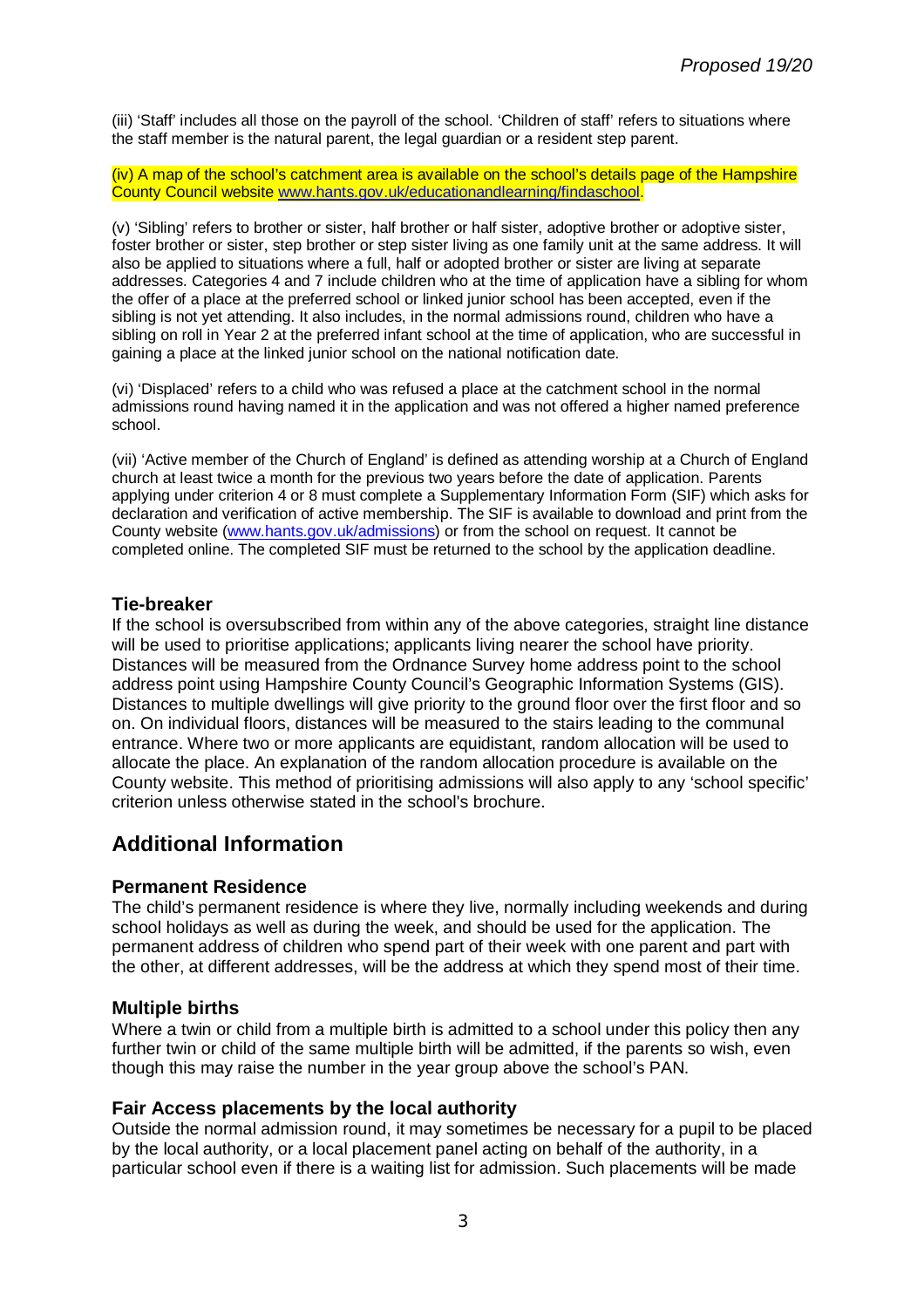in accordance with Hampshire County Council's Fair Access Protocol. The Protocol is based on legislation and government guidance.

# **Waiting lists**

When all available places have been allocated, waiting lists will be operated by schools on behalf of the local authority. Any places that become available will be offered to the child at the top of the list at that time. The waiting list is ordered according to the criteria of the admission policy with no account being taken of the length of time on the waiting list or any priority order expressed as part of the main admission round. Fair Access admissions and school closure arrangements will take priority over the waiting list.

The waiting list will be reviewed and revised –

- each time a child is added to, or removed from, the waiting list;
- when a child's changed circumstances affect their priority;

At the time of receiving an application decision from the County Council or a school, parents will be advised of the process for adding their child's name to a school's waiting list. Parents may keep their child's name on the waiting list of as many schools as they wish.

The waiting list will be maintained until 31 August 2019, at which point all names will be removed. Should parents wish their child to be considered for a place at the school in the following school year, they should complete and submit a fresh in-year application in the August preceding the new school year. Schools will send a decision letter within the first 10 days of the new term.

# **Starting school**

Pupils born between 1 September 2014 and 31 August 2015 (inclusive) are entitled to fulltime schooling from September 2019. Parents can choose to defer their child's admission until later in the school year (but not beyond the start of the term after they reach compulsory school age). Children can also attend part-time until they reach compulsory school age. Parents must discuss their child's starting arrangements with the school once an offer has been secured.

Children with birthdays between:

- 1 September and 31 December 2014 (inclusive) reach compulsory school age on 31 December 2019, at the start of the Spring term 2020.
- 1 January and 31 March 2015 (inclusive) reach compulsory school age on 31 March 2020, at the start of the Summer term 2020.
- 1 April and 31 August 2015 (inclusive) reach compulsory school age on 31 August 2020, at the start of the new school year in September 2020.

Parents of summer born children (those born between 1 April and 31 August) who are particularly concerned about their child's readiness for school can request to delay their child's entry to Year R for an entire school year until September 2020. This is called decelerated admission. In making such a request, parents would be expected to state clearly why they felt decelerated admission to Year R was in their child's best interests. It is recommended that parents considering such a request contact the local authority in the autumn term 2018 to ensure that an informed decision is made. Guidance on decelerated admission for summer born children, including how to make a request, is available on the County website at [www.hants.gov.uk/ad-summerborn](http://www.hants.gov.uk/ad-summerborn) or by calling the Admissions Team on 0300 555 1377.